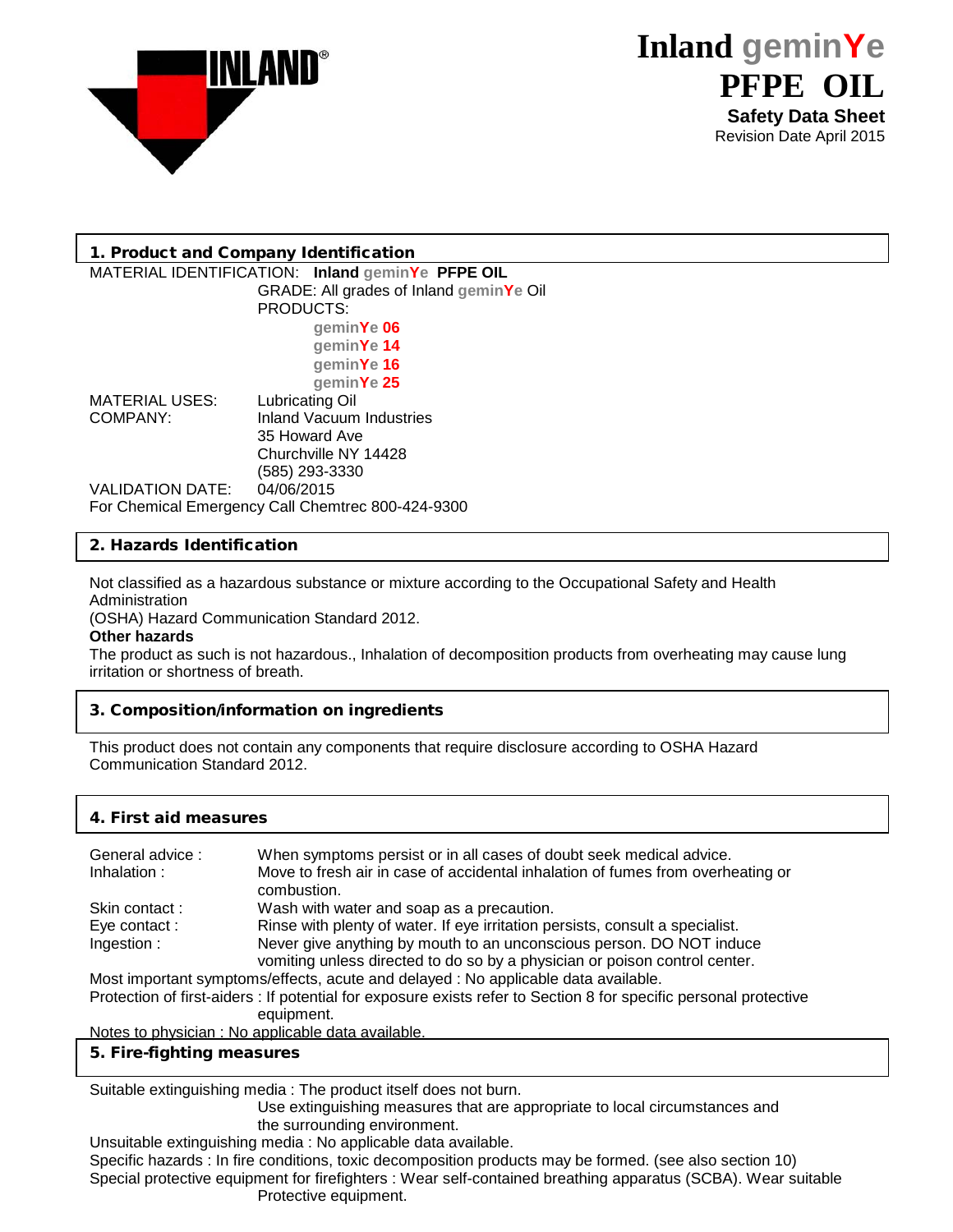# 6. Accidental release measures

NOTE: Review FIRE FIGHTING MEASURES and HANDLING (PERSONNEL) sections before proceeding with clean-up.

Use appropriate PERSONAL PROTECTIVE EQUIPMENT during clean-up.

| Safeguards (Personnel) :                                    | No applicable data available.                                                                             |
|-------------------------------------------------------------|-----------------------------------------------------------------------------------------------------------|
| Environmental precautions :                                 | Prevent material from entering sewers, waterways, or low areas.                                           |
| Spill Cleanup :                                             | Soak up with inert absorbent material (e.g. sand, silica gel, acid binder,<br>universal binder, sawdust). |
| Accidental Release Measures : No applicable data available. |                                                                                                           |

## 7. Handling and storage

|                       | Handling (Personnel): Avoid breathing vapors from overheated material. General industrial hygiene practice.<br>Handling (Physical Aspects) : No applicable data available. |
|-----------------------|----------------------------------------------------------------------------------------------------------------------------------------------------------------------------|
|                       | Dust explosion class : No applicable data available.                                                                                                                       |
| Storage:              | No special storage conditions required. Keep container closed to prevent<br>contamination.                                                                                 |
| Storage period:       | No decomposition if stored and applied as directed.<br>No applicable data available.                                                                                       |
| Storage temperature : | No applicable data available.                                                                                                                                              |

## 8. Exposure controls/personal protection

| Engineering controls:         | In the event that the polymer is heated above $350^{\circ}$ C (662 $^{\circ}$ F), local ventilation<br>should be used to avoid exposure to fumes.                                            |
|-------------------------------|----------------------------------------------------------------------------------------------------------------------------------------------------------------------------------------------|
| Personal protective equipment |                                                                                                                                                                                              |
|                               | Respiratory protection: No personal respiratory protective equipment normally required. In the case<br>of hazardous fumes caused by overheating, wear self-contained breathing<br>apparatus. |
| Hand protection :             | Additional protection: No particular glove type is recommended, but nitrile<br>may used.                                                                                                     |
| Eye protection :              | Safety glasses                                                                                                                                                                               |
|                               | Skin and body protection : No PPE is specified however, avoid contact with skin, eyes, and clothing.<br>Preventive skin protection                                                           |
| <b>Exposure Guidelines</b>    |                                                                                                                                                                                              |
| <b>Exposure Limit Values</b>  |                                                                                                                                                                                              |

Contains no substances with occupational exposure limit values.

This product does not contain any exposure limits that require disclosure according to OSHA Hazard Communication Standard 2012.

## 9. Physical and chemical properties

| liquid                                         |
|------------------------------------------------|
| viscous, liquid                                |
| colourless                                     |
| none                                           |
| No applicable data available.                  |
| neutral                                        |
| pour point < -5 $^{\circ}$ C (23 $^{\circ}$ F) |
| No applicable data available.                  |
| Method: Pensky-Martens closed cup - PMCC       |
| does not flash                                 |
| No applicable data available.                  |
| No applicable data available.                  |
| No applicable data available.                  |
|                                                |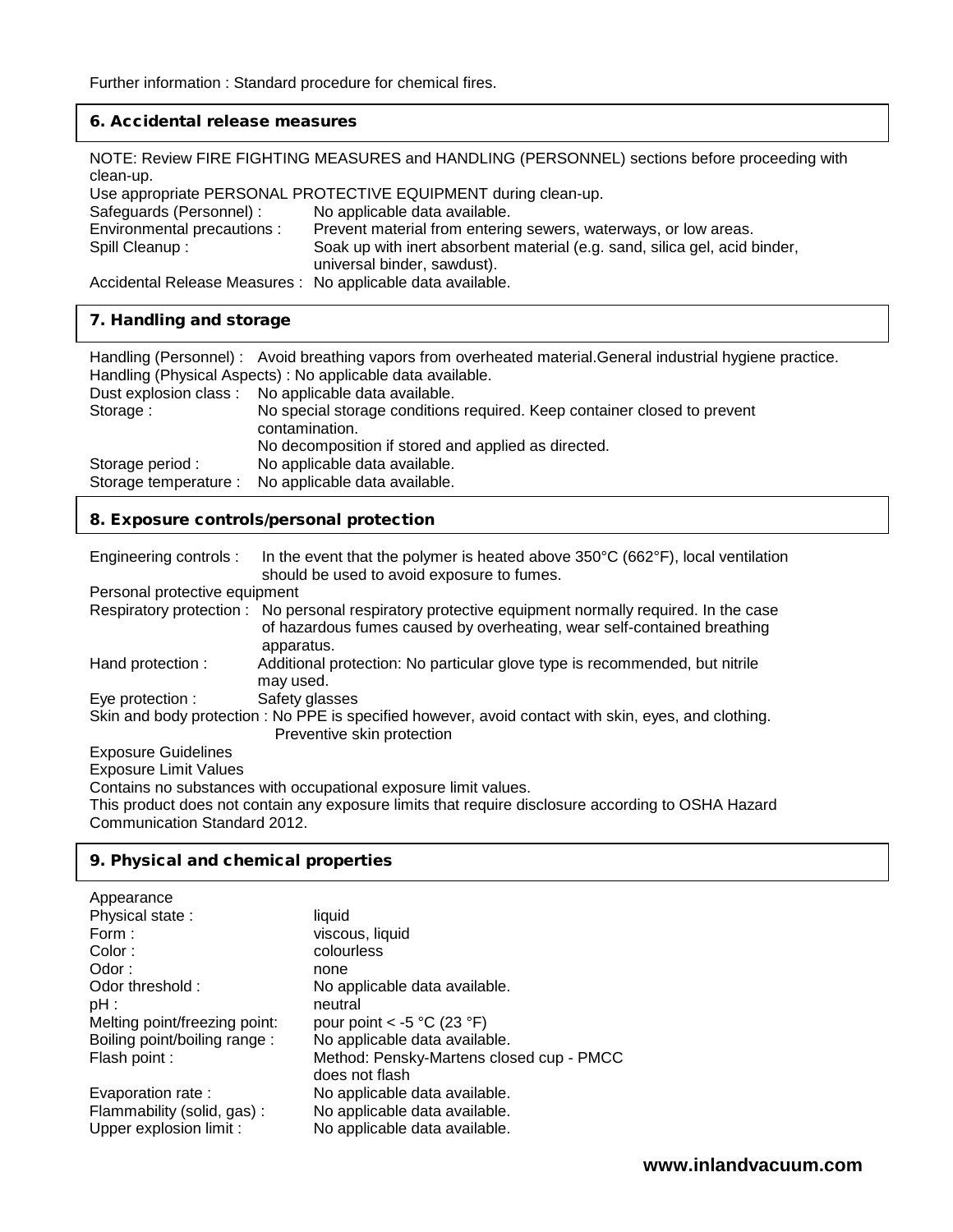| Lower explosion limit :          | No applicable data available.    |
|----------------------------------|----------------------------------|
| Vapour Pressure :                | No applicable data available.    |
| Vapour density:                  | No applicable data available.    |
| Specific gravity (Relative       |                                  |
| density) :                       | ca. 1.86 - 1.91 at 24 °C (75 °F) |
| Water solubility:                | insoluble                        |
| Solubility(ies):                 | No applicable data available.    |
| Partition coefficient: noctanol/ |                                  |
| water:                           | No applicable data available.    |
| Auto-ignition temperature :      | No applicable data available.    |
| Decomposition temperature :      | ca.350 °C                        |
| Viscosity, kinematic:            | No applicable data available.    |
| Viscosity:                       | No applicable data available.    |

## 10. Stability and reactivity

| Reactivity:<br>Chemical stability:<br>Possibility of hazardous                             | Stable at normal ambient temperature and pressure.<br>Stable under normal conditions                 |
|--------------------------------------------------------------------------------------------|------------------------------------------------------------------------------------------------------|
| Reactions:<br>Conditions to avoid :<br>Incompatible materials :<br>Hazardous decomposition | Decomposes on heating.<br>Decomposition temperature 350 °C (662 °F)<br>No applicable data available. |
| Products:                                                                                  | Hazardous thermal decomposition products: Fluorinated compounds                                      |

## 11. Toxicological information

#### **Carcinogenicity**

The carcinogenicity classifications for this product and/or its ingredients have been determined according to HazCom 2012, Appendix A.6. The classifications may differ from those listed in the National Toxicology Program (NTP) Report on Carcinogens (latest edition) or those found to be a potential carcinogen in the International Agency for Research on Cancer (IARC) Monographs (latest edition).

None of the components present in this material at concentrations equal to or greater than 0.1% are listed by IARC, NTP, or OSHA, as a carcinogen.

## 12. Ecological information

### 13. Disposal considerations

Waste disposal methods - Product: In accordance with local and national regulations. Contaminated packaging : Dispose of container properly. If recycling is not practicable, dispose of in compliance with local regulations.

## 14. Transport information

Not classified as dangerous in the meaning of transport regulations.

### 15. Regulatory information

TSCA Status: On the inventory, or in compliance with the inventory.

### 16. Other information

Revision Date : 04/06/2015